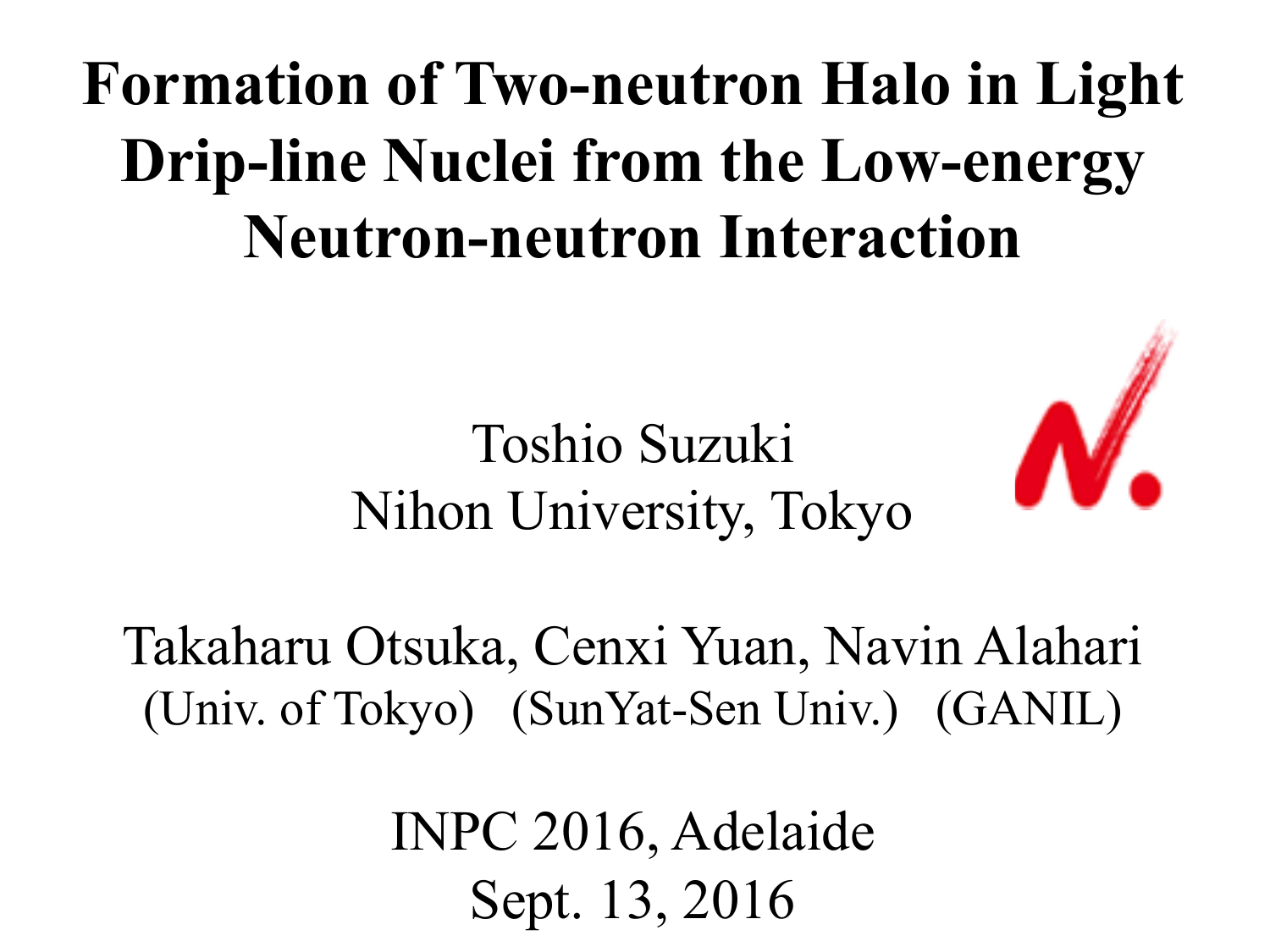Carbon isotopes

- $^{21}C$  = unbound
- $22C =$  drip-line nucleus & 2n-halo nucleus How 22C become bound?
- Neutron-neutron interaction plays an important role! Mechanism of forming two-neutron halo from the low energy limit of n-n interaction

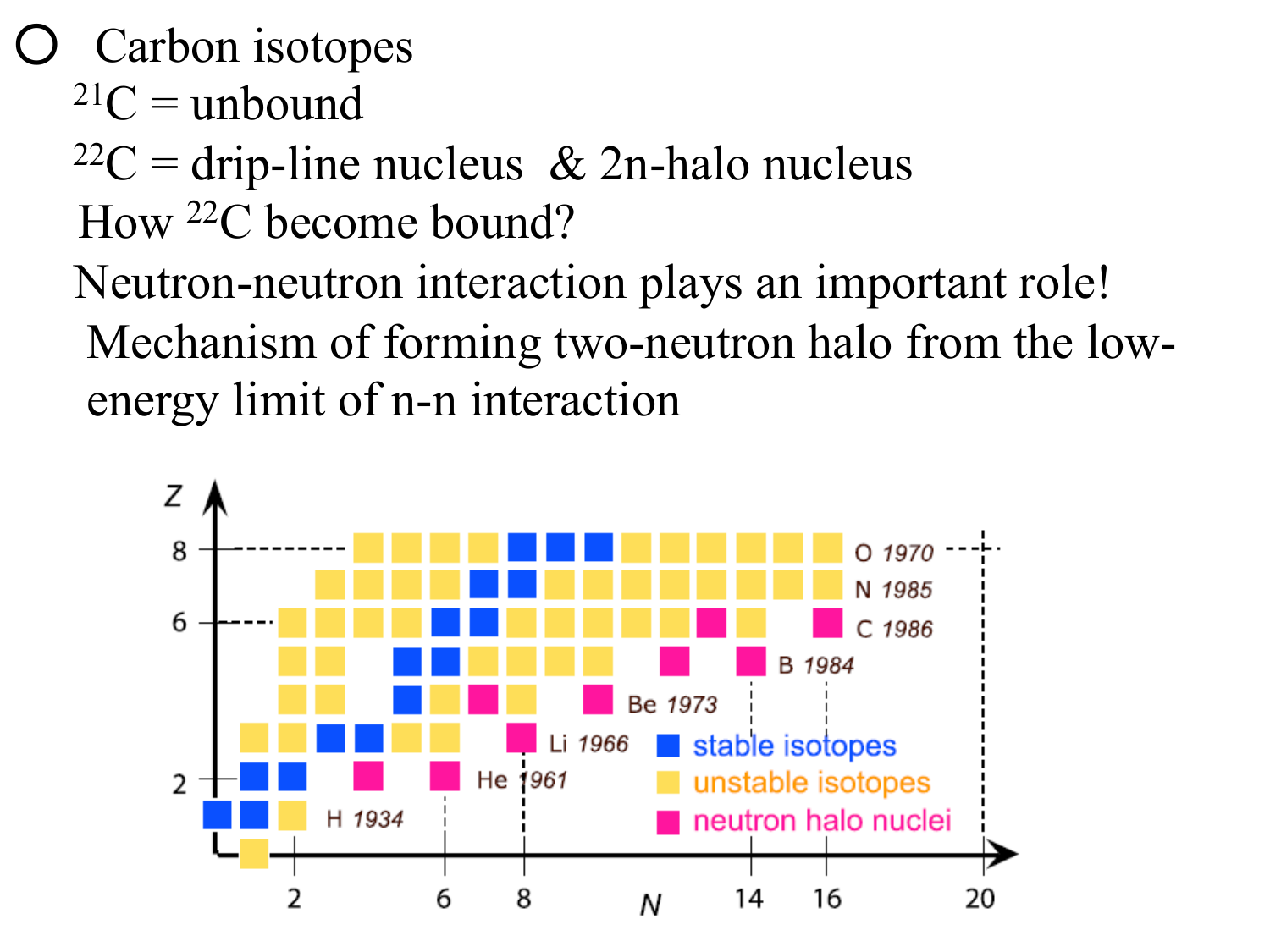- 1. 3-body model for core+2n system with low-energy limit of n-n interaction
- 2. Application to 24O
	- $S_{2n}$  and matter radius
- 3. Application to 22C
- Closed-core approximation for <sup>20</sup>C: 1p<sup>10</sup>  $\nu$  1d<sub>5/2</sub><sup>6</sup>
	- Correlated-core model for <sup>20</sup>C: mixing of  $2s_{1/2}$ -orbit  $S_{2n}$  vs. neutron halo radius density of halo neutron
		- $S_{2n}$  vs.  $\langle v_{nn} \rangle$ : condition for <sup>21</sup>C to be unbound
		- $\rightarrow$  halo radius is estimated to be 6-7 fm, which is small compared with previous estimations Spectra of 22C for closed and correlated-cores
- 4. Comments on Efimov states, strength of n-n interaction
	- T. Suzuki, T. Otsuka, C. Yuan and Navin Alahari, Phys. Lett. B753, 199 (2016)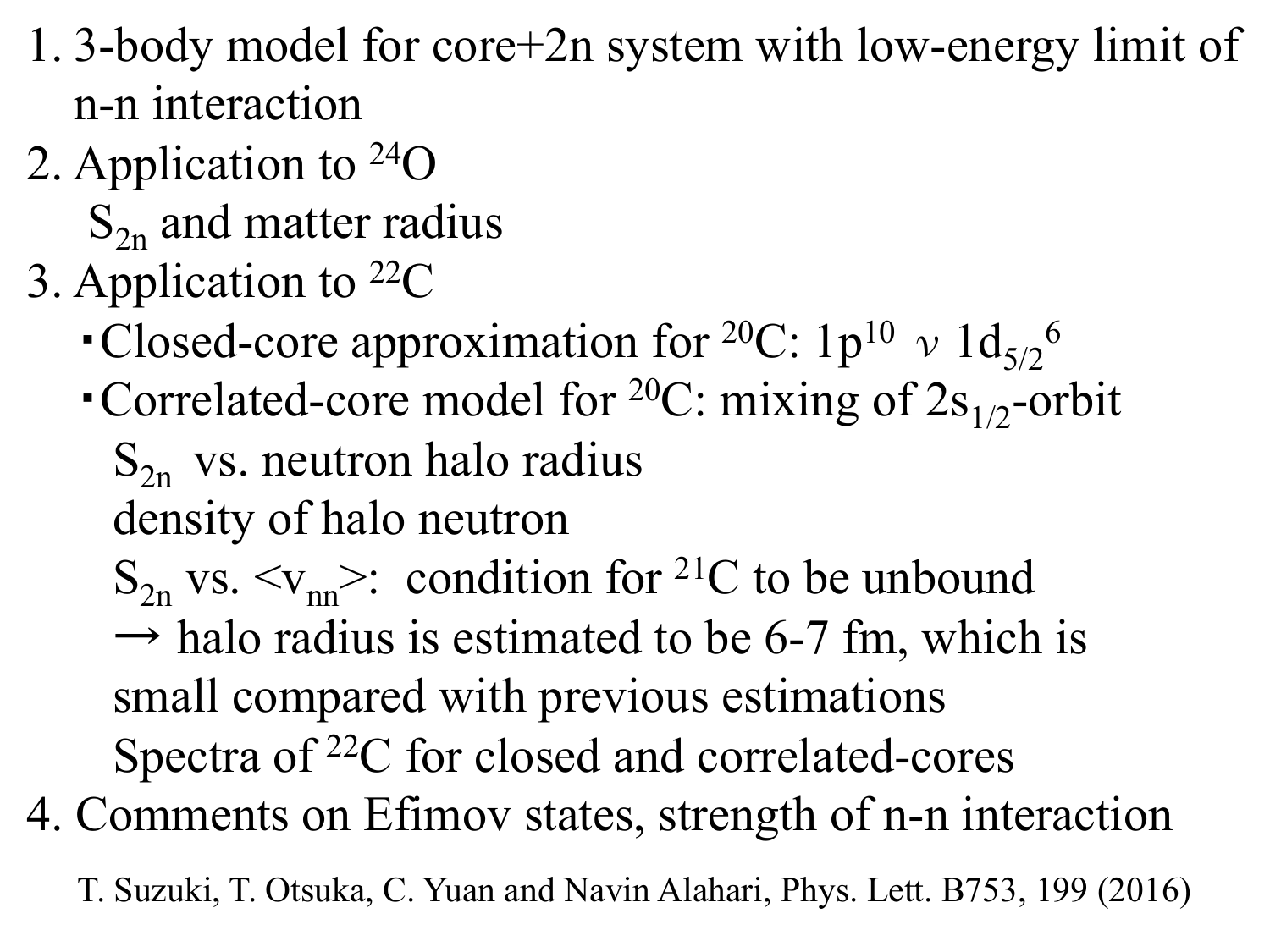

n-n interaction in the low energy limit: R. Machleidt, Phys. Rev. C 63 (2001) 024001; G.A. Miller, M.K. Nefkens, I. Slaus, Phys. Rep. 194 (1990) 1;  $a_{nn} = -18.9 \pm 0.4$  fm,  $r_{nn} = 2.75 \pm 0.11$  fm C.R. Howell, et al., Phys. Lett. B 444 (1998) 252; 2  $v_{nn}(r) = -v_0 \exp(-(r/r_0)^2)$ ,  $r_0 = 1.795$  fm D.E. Gonzalez Trotter, et al., Phys. Rev. Lett. 83 (1999) 3788.  $_{\text{nn}}(\mathbf{r}) = -\mathbf{v}_0 \exp(-(r/r_0)^2), \quad \mathbf{r}_0 =$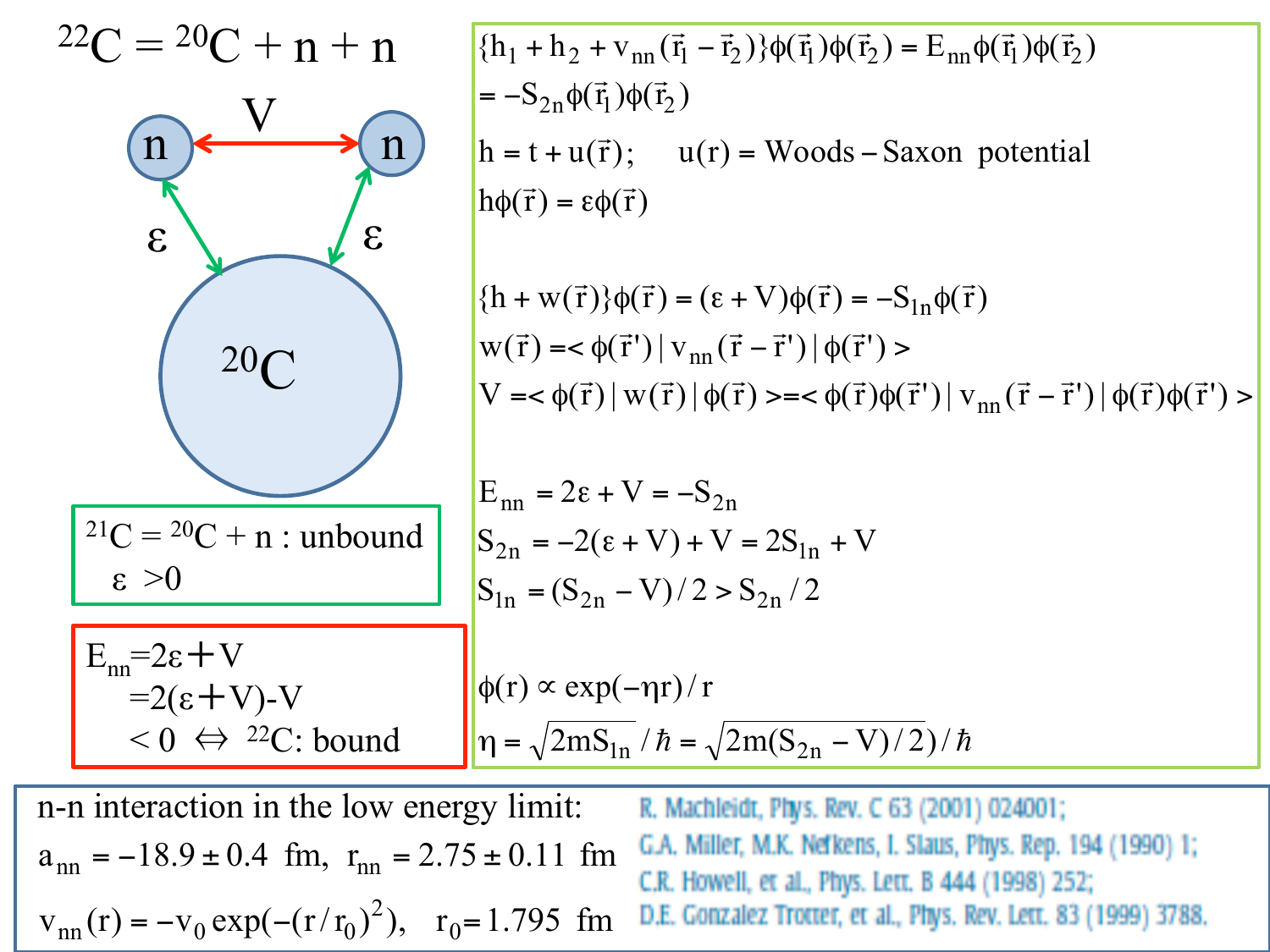$^{24}O = ^{22}O + n + n$  $^{23}O = ^{22}O + n$  : bound  $\epsilon$  <0



$$
n
$$
\nS<sub>n</sub> (23O)<sub>exp</sub> = 2.73 MeV → V<sub>WS</sub> is determined  
\n+v<sub>nn</sub> → S<sub>2n</sub>(24O) = 6.94 MeV  
\ncf. S<sub>2n</sub> (24O)<sub>exp</sub> = 6.92 MeV



- a) Ozawa et al., NP A691, 599 (2001)
- b) Kanungo et al., PR C 84, 061304 (2011)

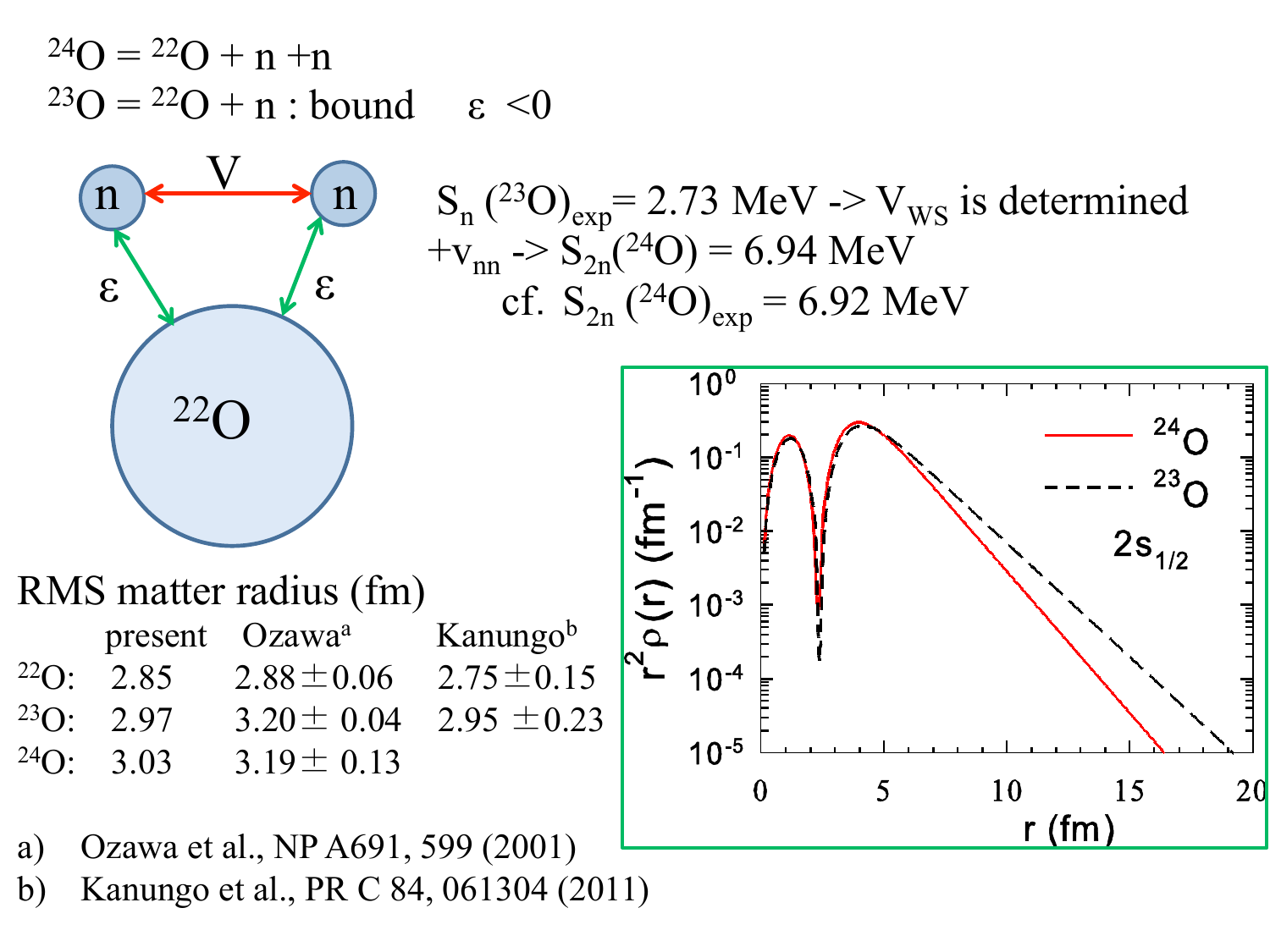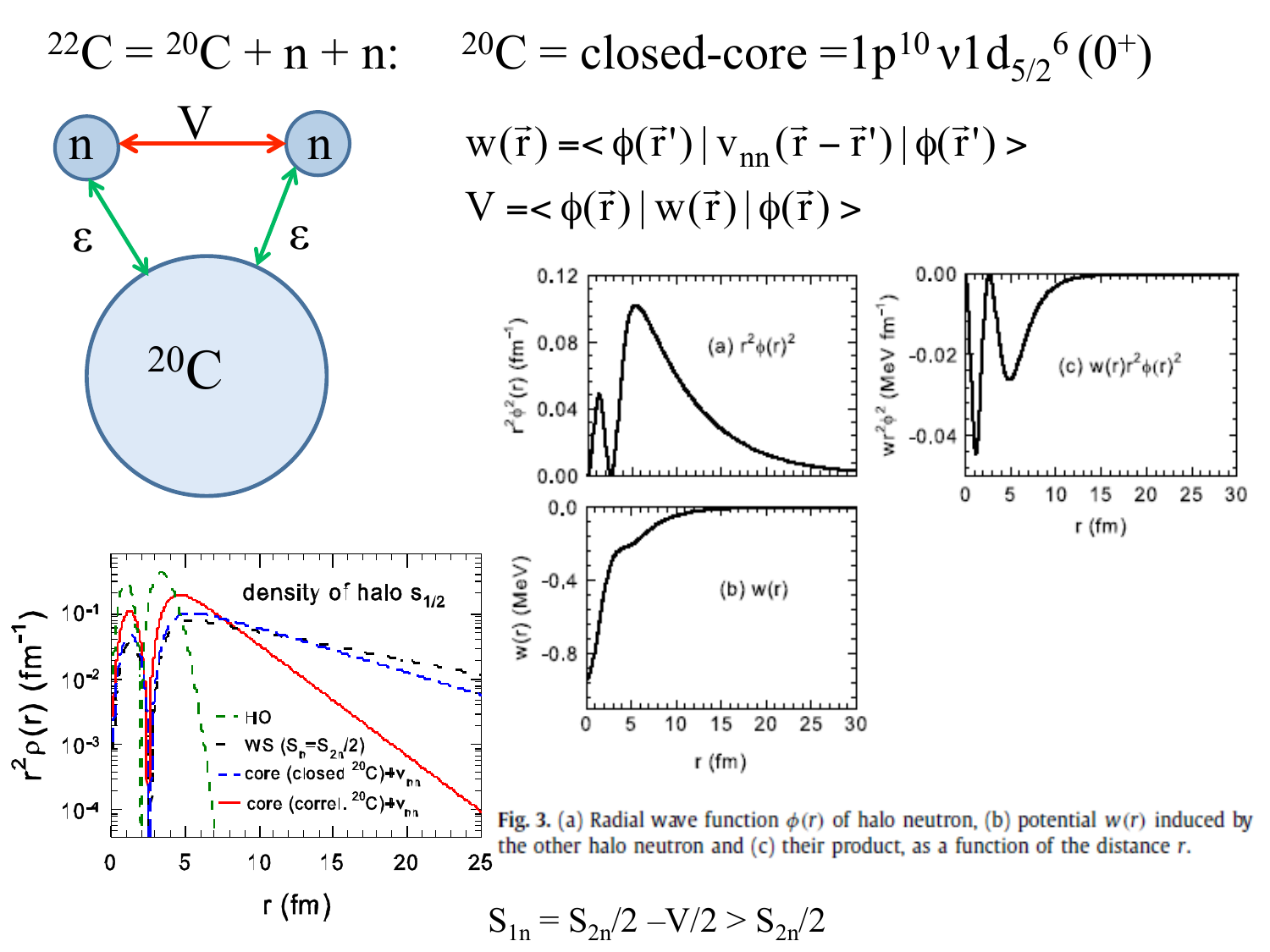

S<sub>2n</sub>: 110±60 keV, NNDC <sup>21</sup>C unbound → S<sub>2n</sub> ≤0.3 MeV → RMS ≥9fm 0.4, 0.7, 1.2 MeV, Kobayashi et al., PR C86, 054604 (2012) 0.423±1.140 MeV, Audi et al., NP A729, 337 (2003) -0.140±0.460 MeV, Gaudefroy et al., PRL 109, 202503 (2012) RMS radius: 15.97+3.67/-3.97 fm, 22C: Tanaka et al, PRL 104, 062701 (2010)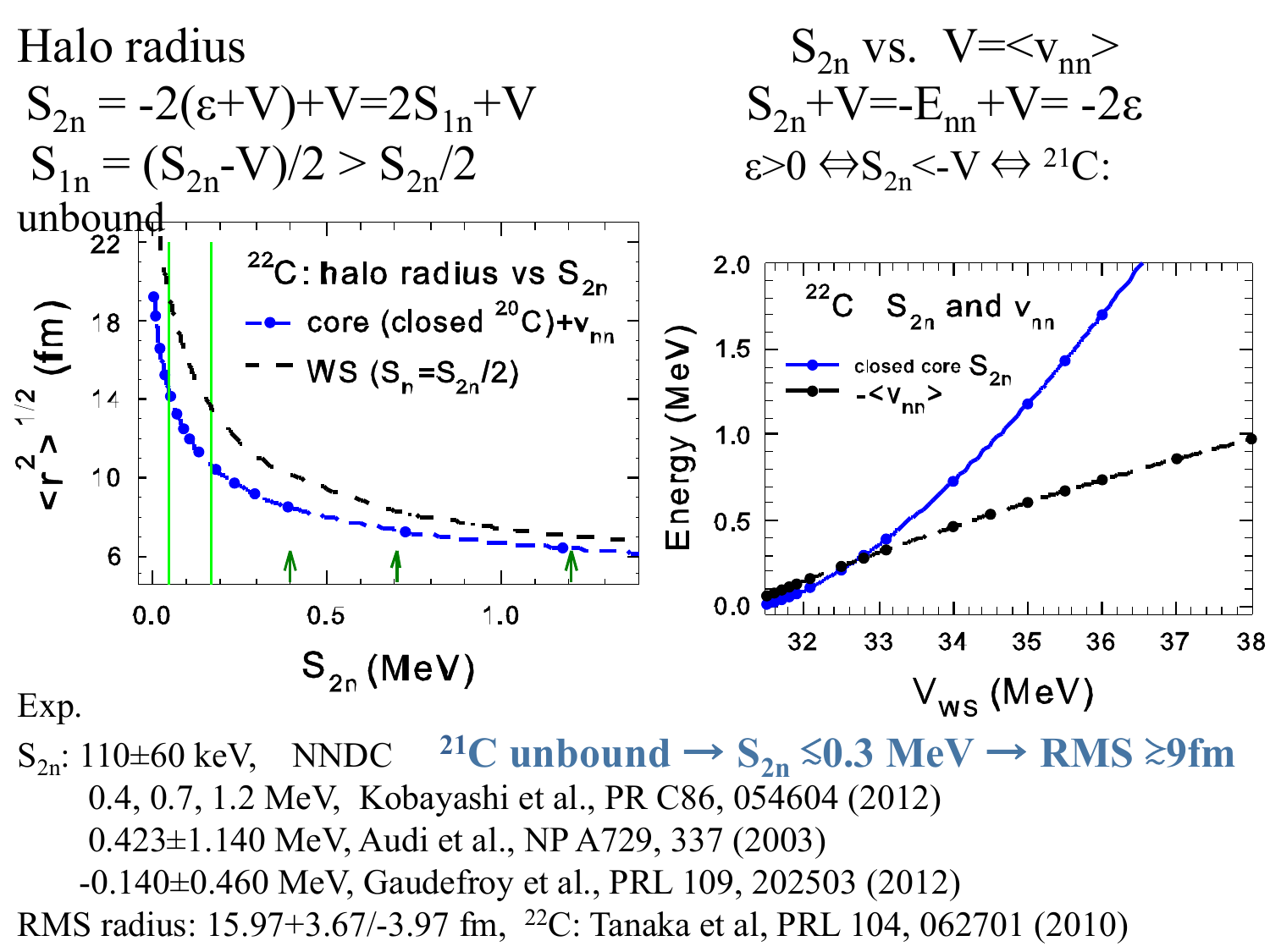Correlated core of 20C

Occupation number of neutron in  $2s_{1/2}$  orbit  $\sim$  1

 Kobayashi et al., PR C86, 054604 (2013) Shell-model calc. with YSOX:  $1d_{5/2}^{6}+1d_{5/2}^{4} 2s_{1/2}^{2}$ 

 Yuan, Suzuki, Otsuka, Xu, Tsunoda, PR C85, 064324 (2012) Ground state energy of <sup>20</sup>C is lowered by admixture of the  $1d_{5/2}$ <sup>4</sup>  $2s_{1/2}$ <sup>2</sup> configurations.

Model:

Halo s-orbit is occupied by 2 neutrons

Orthogonality condition between this halo s orbit and the s-orbit of the 20C-core state is satisfied, that is, the core s state is made orthogonal to this halo s orbit by Gram-Schmidt method

 $\rightarrow$  Blocking effect on the core state

Energy of the  $20C$  core of the  $22C$  ground state is shifted with respect to the energy of the <sup>20</sup>C ground state : energy shift  $=\Delta > 0$ 

 $S_{2n} = -E_{nn} - \Delta$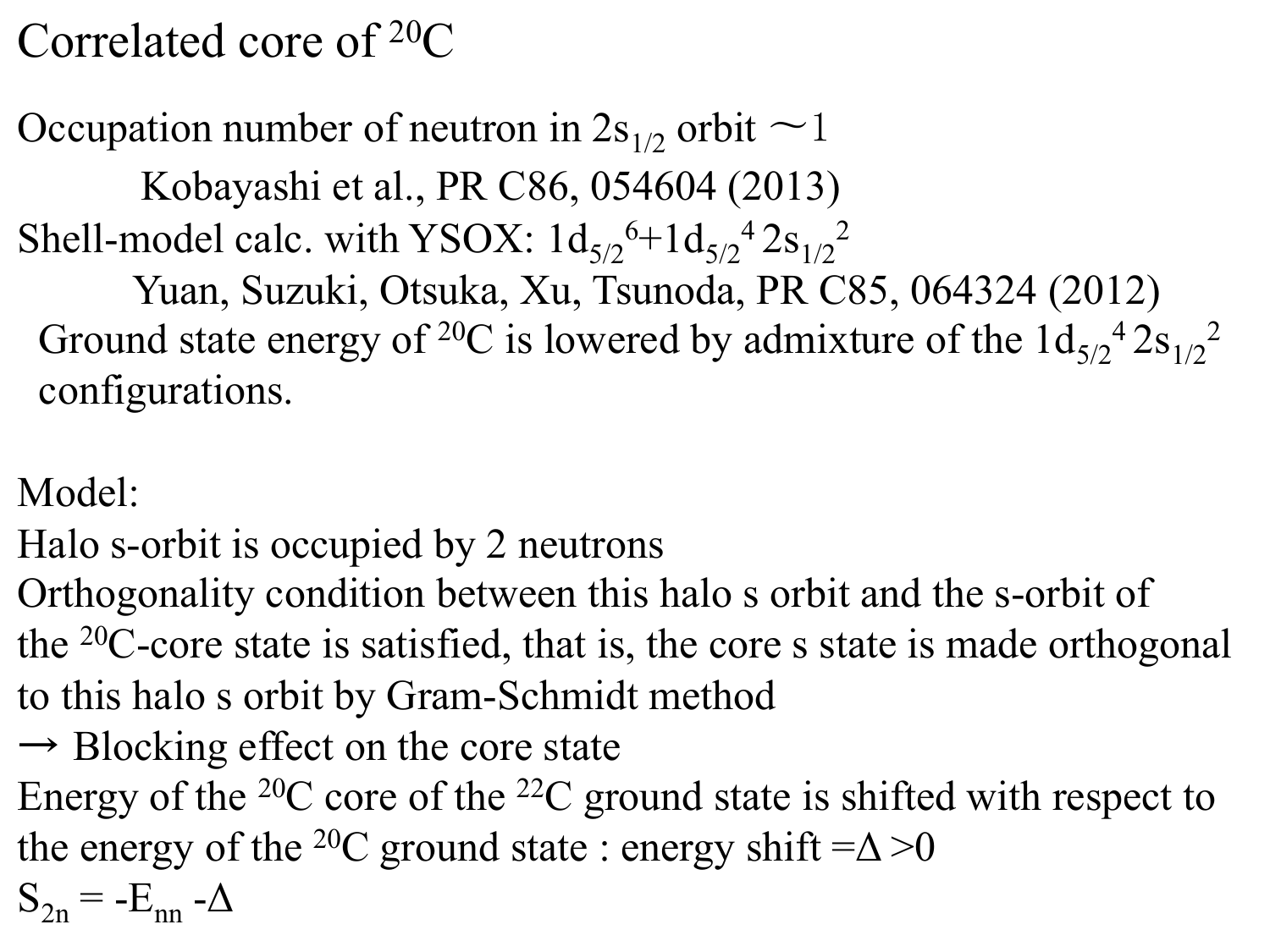

 $\Rightarrow$  g.s. energy of <sup>20</sup>C is pushed up:  $\Delta > 0$  $\Rightarrow$  less 2s<sub>1/2</sub> – components in  $|\bar{s}$  $V_{WS} \rightarrow \infty \Rightarrow \beta \rightarrow 0, \alpha \rightarrow 1$  $< \bar{s} | \tilde{s} > = 0$  $|\bar{s} \rangle = |s_{1/2}(\text{core}) \rangle = \beta |2s_{1/2}(\text{H.O.}) \rangle - \alpha | \text{far} - s \rangle$  $|\tilde{s} \rangle = |s_{1/2}(\text{halo}) \rangle = \alpha |2s_{1/2}(\text{H.O.}) \rangle + \beta | \text{far} - \text{s} \rangle$  $|s_{1/2}$  (core) gets halo components.

Single-particle energy of  $2s_{1/2}$  outside <sup>4</sup>He-core is

also modified.

Two-body m.e.'s of  $V_{YSOX}$  are modified.

Shell-model calculation:

protons in p-shell, neutrons in sd-shell

- $\rightarrow$  g.s. energy of <sup>20</sup>C
- $\rightarrow$  energy shift  $\Delta$   $\Delta$   $\sim$  1 MeV

$$
\rightarrow S_{2n} = -E_{nn} - \Delta
$$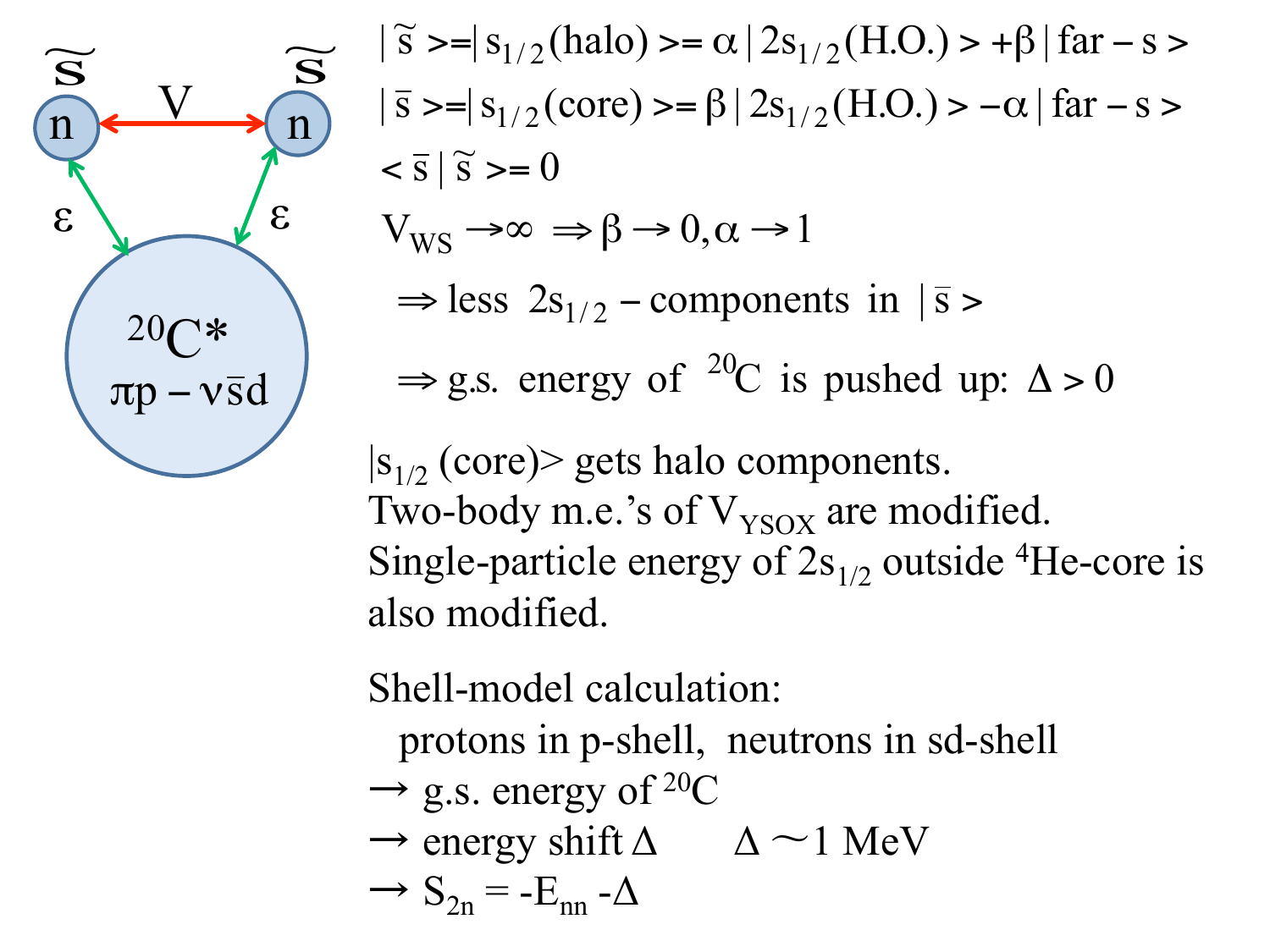

The upper bound on the radius of the halo contradicts the hypothesis of Efimov states, which implies the appearance of similar states at different scales near threshold. The ground state of <sup>22</sup>C is already close to this upper bound, and there are no excited bound states. The state of two-neutron halo <sup>22</sup>C can be called a single Efimov state for the correlated core.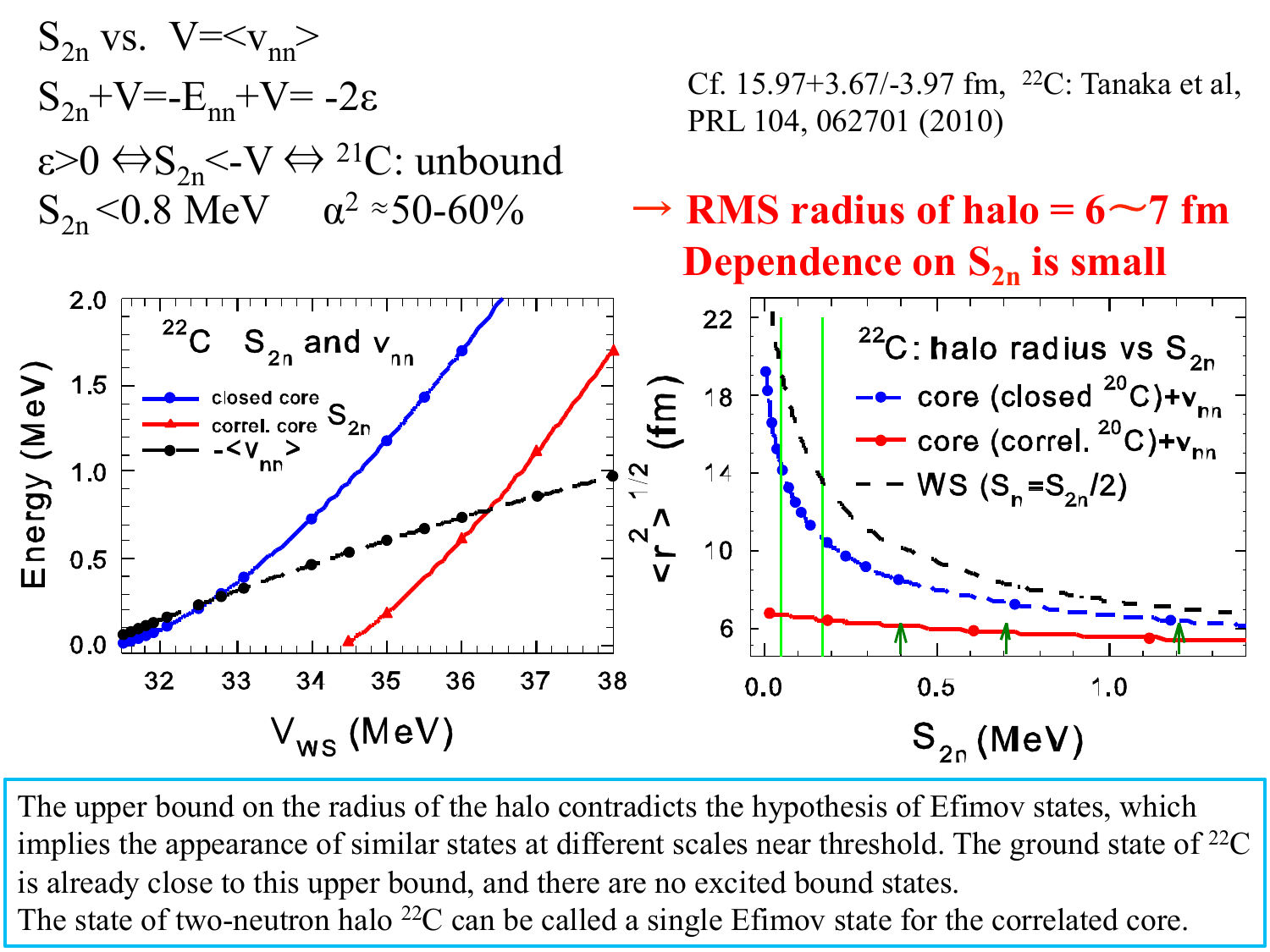## Energy levels of 22C



 $E<sub>x</sub>$  of 2<sup>+</sup> state depends sensitively on the models, closed or correlated  $20<sub>C</sub>$ 

Experimental value? Where is  $2^+$  state?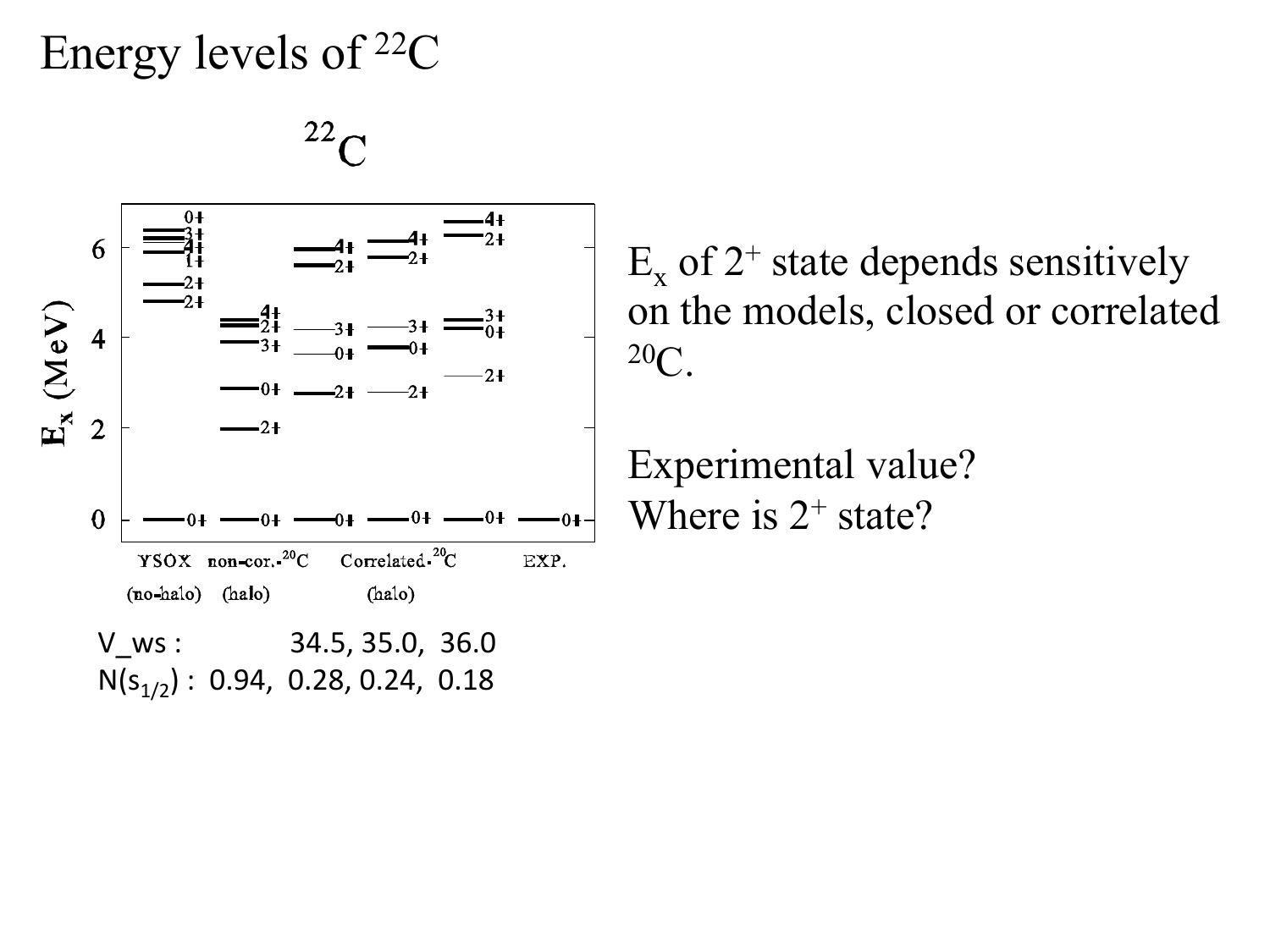Low-energy bare n-n interaction vs. n-n interaction in the medium

$$
V = \langle n2s_{1/2}^2; J=0|v_{nn}|n2s_{1/2}^2; J=0\rangle
$$

1. V<sub>low</sub>: Gaussian  $a_{nn} = -18.9 \pm 0.4$  fm,  $r_{nn} = 2.75 \pm 0.11$  fm

$$
v_{nn}(r) = -v_0 \exp(-(r/r_0)^2), r_0 = 1.795 \text{ fm}
$$

・Repulsive contributions from three-body force (Fujita-Miyazawa) to valence n-n Interaction  $V = \langle v2s_{1/2}^2$ ; J=0| $v_{nn}$ | $v2s_{1/2}^2$ ; J=0> 2.  $V_{low}$  + 3N (halo) 3.  $V_{low}$  + 3N (H.O.)  $0.0$  $-0.5$ 

Shell-model interactions:

4. USD

5. USDA

6. USDB

7. SDPF-M

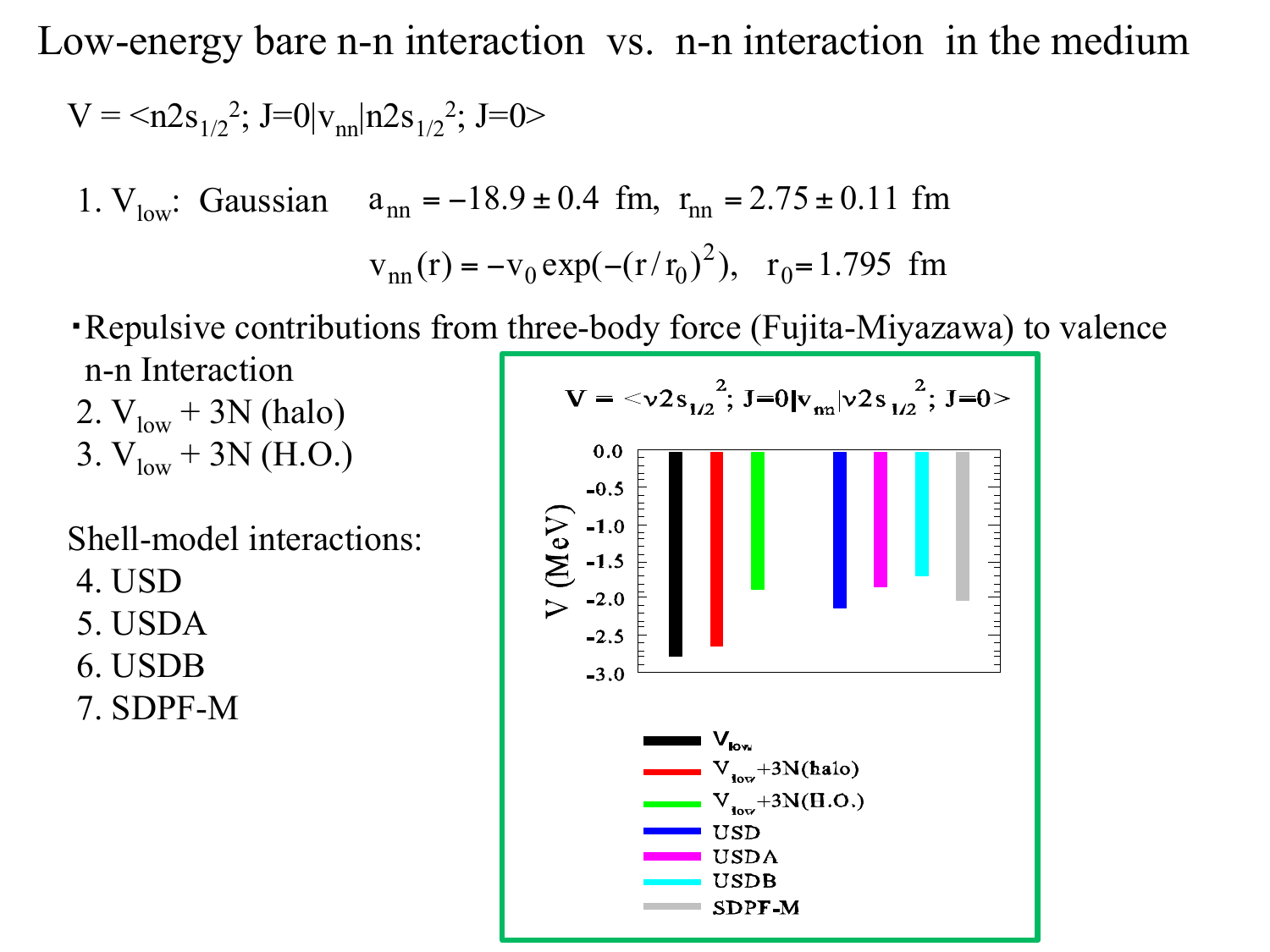